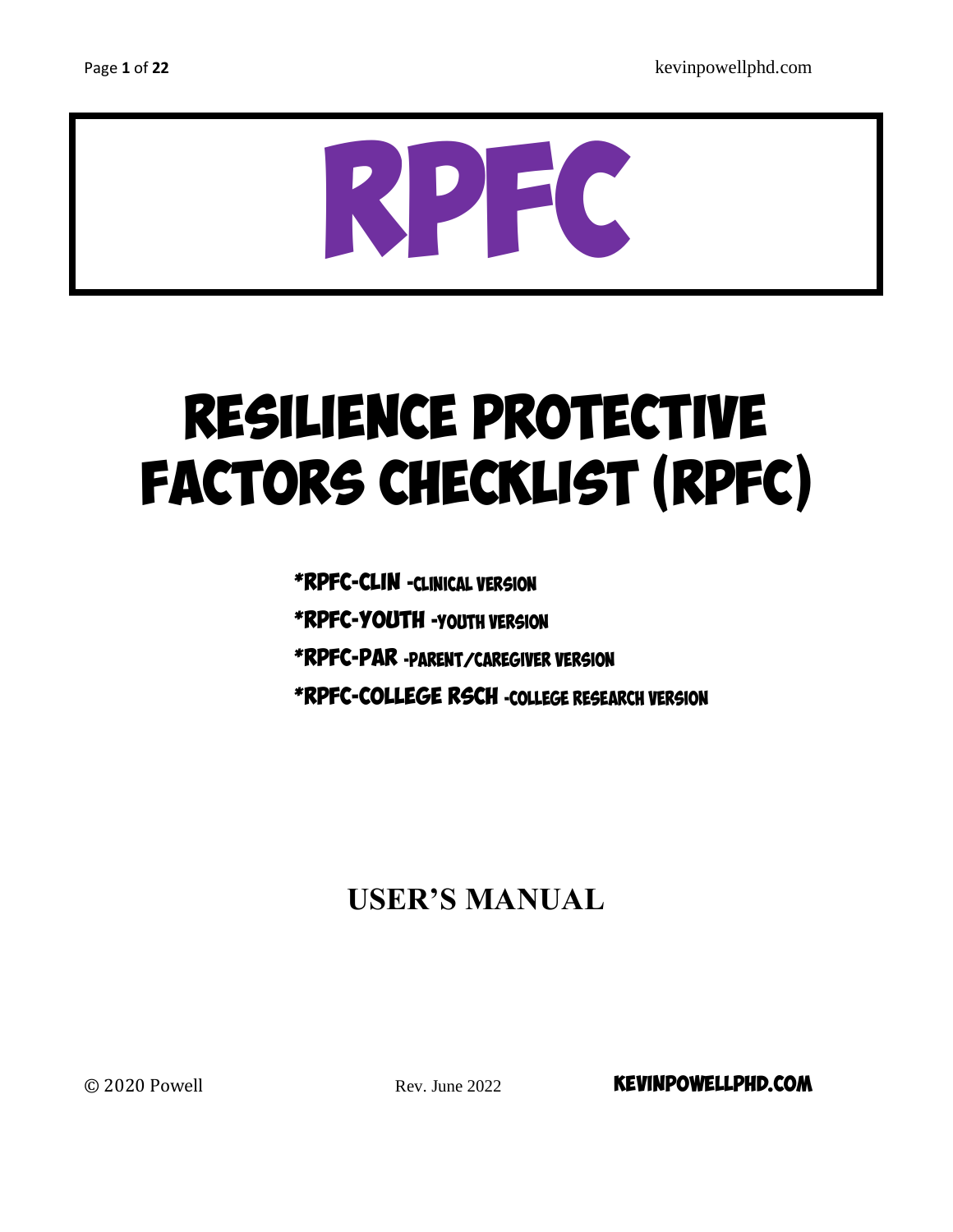# **Table of Contents**

| Types of Protective Factors- Individual, Family, & Community _________________________________4 |    |  |  |  |  |                                                                                                |  |
|-------------------------------------------------------------------------------------------------|----|--|--|--|--|------------------------------------------------------------------------------------------------|--|
|                                                                                                 |    |  |  |  |  | Positive Effects of Protective Factors- Protective, Preventive, and Promotive________________4 |  |
|                                                                                                 |    |  |  |  |  |                                                                                                |  |
|                                                                                                 |    |  |  |  |  |                                                                                                |  |
|                                                                                                 |    |  |  |  |  |                                                                                                |  |
| Utilization of the RPFC as a Pre/Post Outcome Measure<br>6                                      |    |  |  |  |  |                                                                                                |  |
|                                                                                                 |    |  |  |  |  |                                                                                                |  |
|                                                                                                 |    |  |  |  |  |                                                                                                |  |
|                                                                                                 |    |  |  |  |  |                                                                                                |  |
|                                                                                                 |    |  |  |  |  |                                                                                                |  |
|                                                                                                 |    |  |  |  |  |                                                                                                |  |
|                                                                                                 |    |  |  |  |  |                                                                                                |  |
| Section 3: CONTENT DESCRIPTION FOR EACH RPFC ITEM_____________________________9                 |    |  |  |  |  |                                                                                                |  |
|                                                                                                 |    |  |  |  |  |                                                                                                |  |
|                                                                                                 |    |  |  |  |  |                                                                                                |  |
|                                                                                                 |    |  |  |  |  |                                                                                                |  |
|                                                                                                 |    |  |  |  |  |                                                                                                |  |
| RPFC-COLLEGE RSCH (College Research version) ___________________________________15              |    |  |  |  |  |                                                                                                |  |
| <b>Section 5: SUGGESTED INTERVENTIONS FOR DEVELOPING &amp; STRENGTHENING</b>                    |    |  |  |  |  |                                                                                                |  |
| <b>PROTECTIVE FACTORS IDENTIFIED IN THE RPFC 15 15 15</b>                                       |    |  |  |  |  |                                                                                                |  |
| [Work in Progress]                                                                              |    |  |  |  |  |                                                                                                |  |
|                                                                                                 | 16 |  |  |  |  |                                                                                                |  |
| Appendix A: Copy of the RPFC-Clin (Clinical version)                                            |    |  |  |  |  |                                                                                                |  |
| Appendix B: Copy of the RPFC-Youth (Youth version)                                              |    |  |  |  |  |                                                                                                |  |
| Appendix C: Copy of the RPFC-Par (Parent/Caregiver version)                                     |    |  |  |  |  |                                                                                                |  |
| Appendix D: Copy of the RPFC-College Rsch (College Research version)                            |    |  |  |  |  |                                                                                                |  |
| Appendix E: Copy of the RPFC-Scoring Key (Hand Scoring Info & Protective Factor list)           |    |  |  |  |  |                                                                                                |  |
| Appendix F: Copy of the RPFC Graph                                                              |    |  |  |  |  |                                                                                                |  |

*NOTE:* There is no cost to utilize the RPFC. Copies of the most up-to-date RPFC versions can be requested from Kevin M. Powell, Ph.D. at [kevinpowellphd@gmail.com](mailto:kevinpowellphd@gmail.com) or thru his website [www.kevinpowellphd.com](http://www.kevinpowellphd.com/)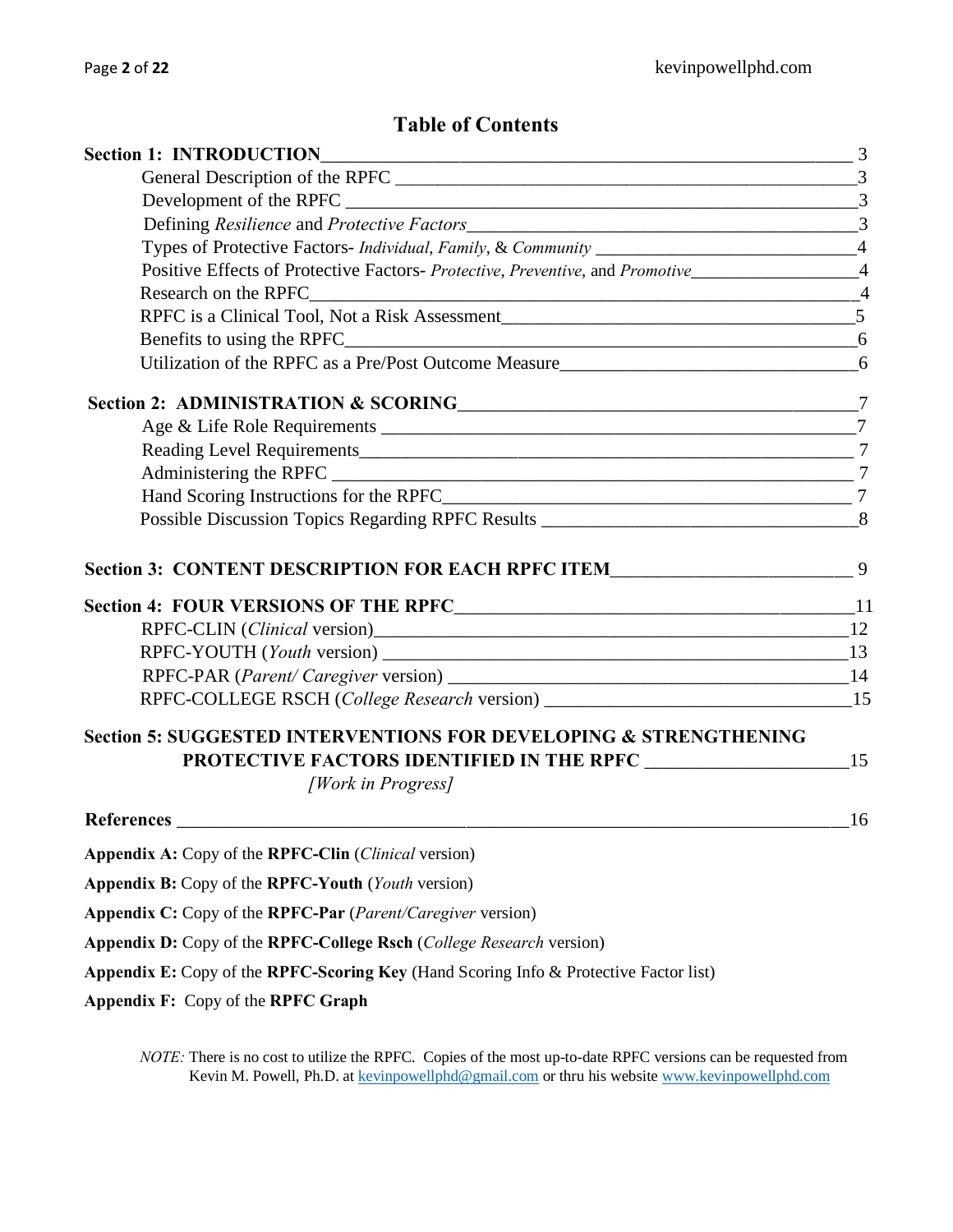# **Section 1: INTRODUCTION**

The field of mental health and criminal justice has historically placed a strong emphasis on the identification and treatment of problems and risk factors. However, there is growing awareness and empirical support for adopting a strengths-based orientation (Edwards, et al., 2017; Powell, 2015). This orientation places an emphasis on strengths and protective factors that can bolster resilience and healthy, prosocial development. The Resilience Protective Factors Checklist (RPFC) is part of this strengthsbased movement.

# **General Description of the RPFC**

*The Resilience Protective Factors Checklist (RPFC) is a strengths-based oriented questionnaire that aides in the identification of protective factors empirically linked to resilience and positive outcomes.* Four versions of the RPFC are described in this manual, which can be administered to people across the life span and who have different life roles.

The original RPFC was the clinical version (*RPFC-Clin*) and utilizes a checklist response format. This version was developed for clinical use to facilitate open communication and education about a myriad of different protective factors linked to resilience.

The other three versions of the RPFC (*RPFC-Youth*, *RPFC-Par, & RPFC-College Rsch)* utilize a more quantitative scoring system with the use of a 4-point Likert-Type rating scale. Refer to Section 4 for details about each version of the RPFC.

# **Development of the RPFC**

The *RPFC* is a strengths-based questionnaire that was developed and utilized as a clinical tool during two decades of work in a maximum-security detention center serving adolescents, young adults, and their families. The clinical utility of the RPFC has been evident over the years regarding its capacity to positively engage at-risk (at-promise) clients and their families in treatment services. Rather than focusing on what is -wrong with clients or their families, the RPFC provides opportunities to look at what is  $\pm$ ight $\emptyset$  with them by identifying, developing, and strengthening protective factors linked to resilient positive outcomes.

# **Defining 'Resilience' and 'Protective Factors'**

*Resilience* and the interrelated *protective factors* describes a multidimensional, dynamic process, which has made it challenging to operationally define. A general definition of these two constructs is:

**RESILIENCE:** The process of effectively managing, adapting, and  $\pm$ bouncing back $\phi$  from significant sources of adversity, as it relates to life stressors including traumatic experiences.

**PROTECTIVE FACTORS:** The assets and resources within an individual, their family, and/or their community that facilitate the capacity for resilient responses.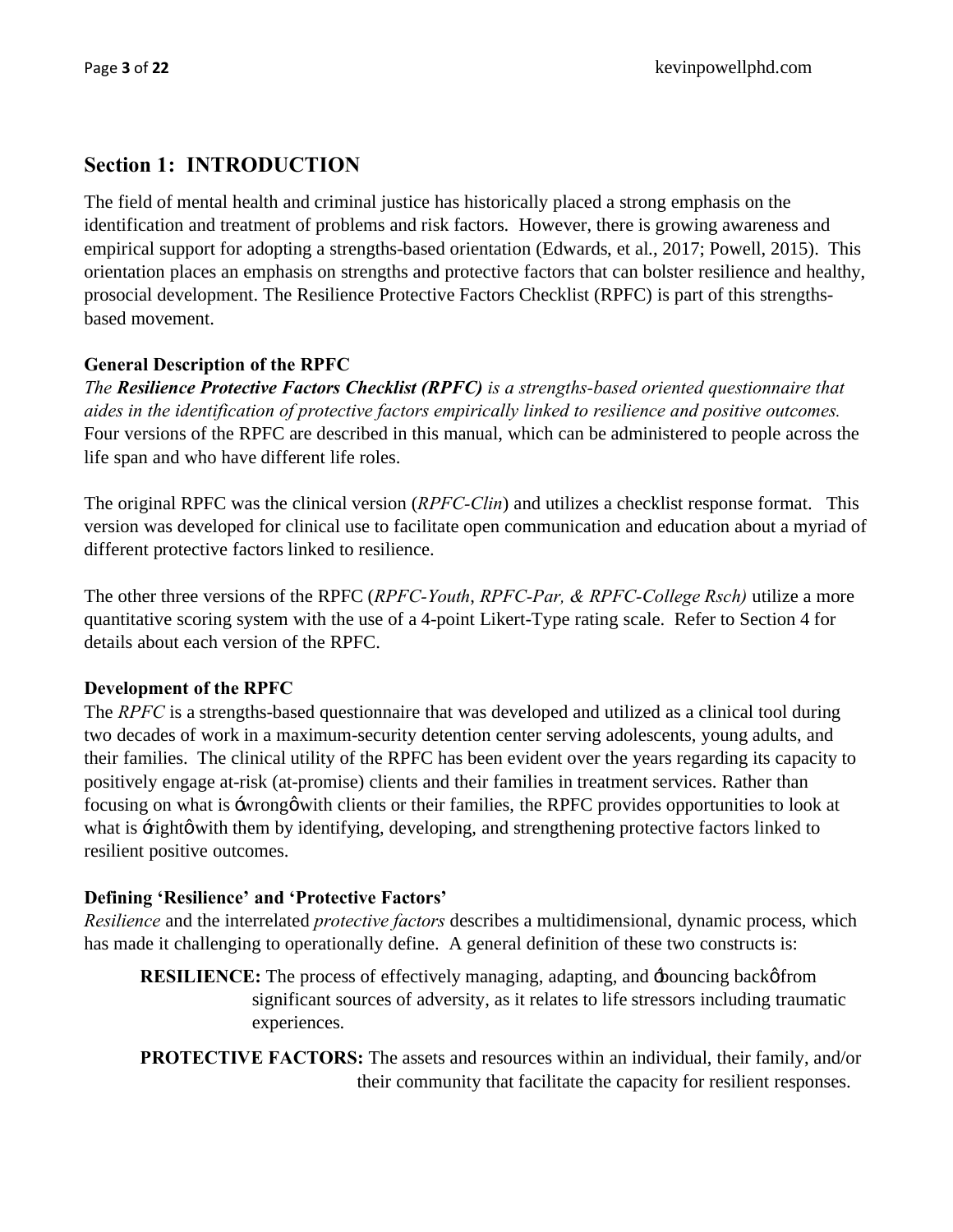## **Types of Protective Factors- Individual, Family, & Community**

An ecologically-based exploration of protective factors is required due to the heterogeneity of protections that include both external resources (from the person $\alpha$  family and community) and internal attributes within the person.

The RPFC items are organized into three categories of protection - Individual, Family, and Community Protective Factors. *Individual protective factors* are traits and actions within an individual that can enhance resilience when faced with hard times. *Family protective factors* are dynamics within the family that can augment a resilient response to adversity. *Community protective factors* are influences within the social environment (e.g., peer group, school, neighborhood) that can heighten a persongs resilience. Refer to Table 1 (in Section 3) for a list of the individual, family, and community protective factors.

## **Positive Effects of Protective Factors- Protective, Preventive, and Promotive**

Many of the factors included in the RPFC are not only *protective* (buffers the effects of life adversity) but are also *preventive* (reduce the risk of exposure to future adversity) and *promotive* (leads to positive life outcomes). For example, the RPFC item -- *I have a positive family member who gives me support in good and bad times--* assesses the protective factor of having a close, supportive relationship with a prosocial, stable family member. This factor can have protective, preventative, and promotive effects. A *positive, stable familial relationship* can buffer the negative effects of life adversity through support and encouragement to cope and adjust well (*Protective Effects*); it can reduce exposure to future life adversity (e.g., reduced risk of interpersonal abuse; reduced risk of gravitating toward negative peers; and reduced risk of anxiety and depression problems (*Preventive Effects*); and this stable, prosocial familial relationship can lead to many positive life outcomes due to acquiring a developmentally secure attachment, witnessing many prosocial actions, and learning strong social skills (*Promotive Effects*).

The term *protective factor* is used to describe all the RPFC items, but users of the RPFC are encouraged to also be cognizant of the *preventive* and *promotive* influences.

## **Research on the RPFC**

All the protective factors included in the *Resilience Protective Factors Checklist (RPFC)* have empirical support linking them to resilience and positive outcomes. The initial item selection and early revisions of the RPFC were based on protective factors (individual, family, and community influences) identified in the research literature (i.e., Masten & Coatsworth, 1998; Masten et al., 2009; Masten & Reed, 2002).

Over the past two decades, additional items have been added to the RPFC based on contemporary research, including a post-traumatic growth,  $\pm$ teeling effects item (Collier, 2016; Holtge et al., 2018; Meyerson et al., 2011; Schaefer et al., 2018; Seery et al., 2013) a physical exercise item (e.g., Ahn & Fedewa, 2011; Emerson et al., 2009; Otto & Smits, 2011; Weir, 2011), an internal motivation item (Karver et al., 2006; Miller & Rollnick, 2002; Walters et al., 2007) and a psychological-mindedness,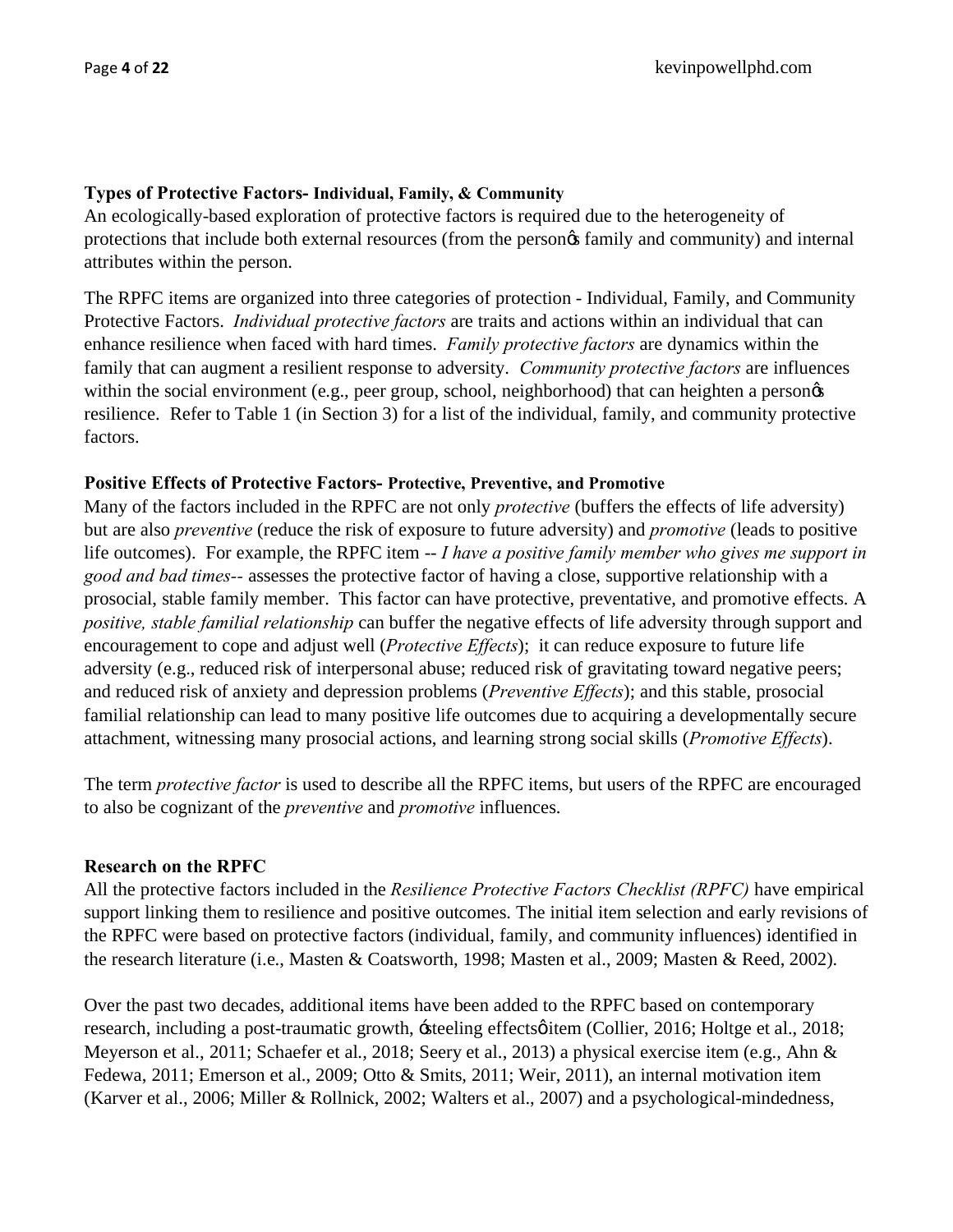problem-solving item (Nyklicek et al., 2010; Roxas & Glenwick, 2014). More recently added protective factors that are being studied include, the capacity for -perseverance idistress tolerance a and -having relationships with cultural/ ethnic supports  $\alpha$ . The wording of the RPFC questions for some items have been modified over time based on feedback from youth, as well as the mental health professionals administering the RPFC.

Thus far, research that has been conducted on the RPFC (Powell, Rahm-Knigge, & Conner, 2021) has revealed good psychometric properties and the factor analysis support the resilience structural model of three interrelated areas of protective factors - Individual, Family, and Community influences. The RPFC $\alpha$  Individual, Family, and Community Protective Factors have all been found to be positively correlated with four domains of positive life outcomes [physical health, psychological health, social relationships, and a healthy (safe, supportive) environment], as well as negatively correlated with adverse childhood experiences (ACE). When taking a closer look at participants who had one or more ACE, there RPFC was found to predict several positive life outcomes. The RPFC $\alpha$  -individual protective factors $\varphi$  positively predicted physical health and psychological health outcomes, while the : community protective factors *o* positively predicted healthy living environment outcomes. In addition, the RPFC $\alpha$  -family protective factorsø moderated the path between adverse childhood experiences and social relationships. That is, for individuals who have experienced more adverse childhood experiences, those with higher levels of RPFC family protective factors had positive social relationship outcomes, while those with lower levels of family protective factors had negative social relationship outcomes. These findings lend support for the utilization of assessment measures for identifying and promoting protective factors that can buffer life adversity and heighten resilient positive outcomes.

The results of a more recent CFA (Confirmatory Factor Analysis, n=653) on the RPFC (Arkfeld, Powell, & Conner, 2022) added more clarity to the RPFC items that make up the three areas of protection- Individual, Family, and Community influences. This CFA included a few additional protective factor items that explore perseverance, distress tolerance, cultural/ ethnic supports. In addition, a few items were reworded or broken up into two separate questions due to the original items including two related concepts in one question. For example, in addition to the original question *"I am good at calming myself down and thinking before I act"*, two additional questions were added that separate the two related self-regulation skills, *"I am good at calming myself down"* and *"I am good at thinking before I act".* This will help to better determine the specific influence of each self-regulation skill as it relates to calming yourself (emotional regulation), and/or thinking before acting (cognitive regulation). The updated RPFC items based on this CFA are described in Section 3.

Although each protective factor item included in the RPFC has empirical support linking it to resilience, research on the RPFC is in the early stages of investigation. Additional research is currently being conducted investigating the RPFC with youth samples. Results of this research will be shared as it comes available.

# **RPFC is a Clinical Tool, Not a Risk Assessment**

Users of the RPFC should utilize this instrument as a clinical tool for educating and promoting protective factors and resilience, and *not* as a predictor of risk or any other type of predictive assessment.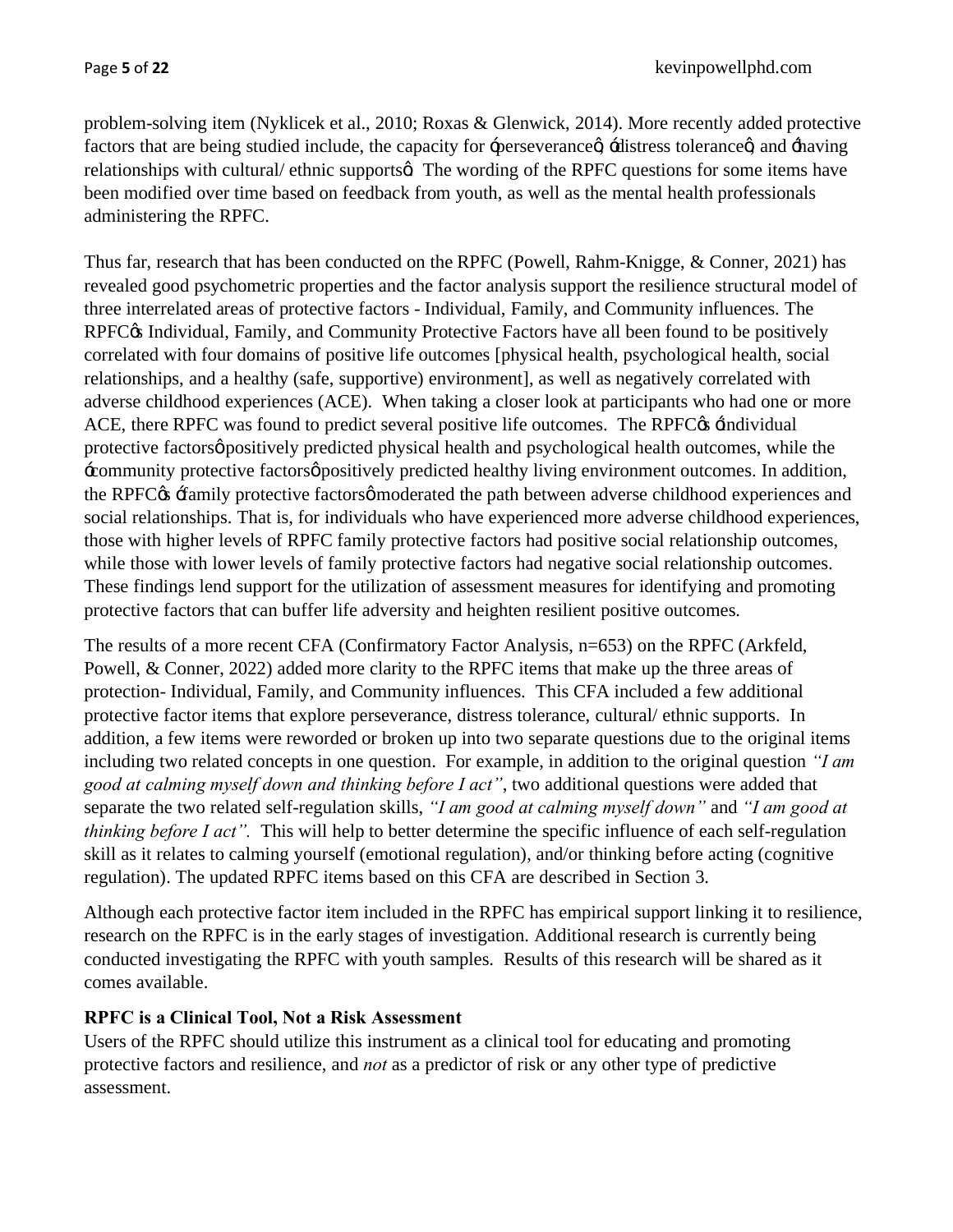## **Benefits to using the RPFC**

There are several benefits to utilizing the RPFC including:

- \*RPFC helps *engage/ motivate* youth and families in human services by focusing attention on strengths/ protective factors (focusing on what is right with them, as opposed to what is wrong with them).
- \*RPFC helps to *provide a clear strengths-based, solution-focused plan* regarding what to target (to develop and/or strengthen) in treatment.
- \*RPFC results can assist in the development of *strengths-based goals/ treatment plan objectives.*
- \*The RPFC can be *utilized in multiple settings* (i.e., mental health agencies, schools, home-based services, detention centers, residential facilities).
- \*The RPFC can provide a *baseline measure of current protective factors*, which can help inform service recommendations.
- \*The RPFC can be used as *pre- and post-outcome measures* for *individual client feedback* and/or *agency effectiveness.*

## **Utilization of the RPFC as a Pre and Post Outcome Measure**

The RPFC*,* especially the versions that utilize a Likert-type rating scale (i.e., *RPFC-Youth* & *RPFC-PAR*), can be utilized as a Pre and Post Measure regarding the development and/or strengthening of protective factors during the course of services.

The *Professional Use* section (located near the top of each *RPFC* form) can be used to designate the approximate time in which the *RPFC* is being completed:

Circle **PRE Services** if the client is completing the RPFC at the beginning of services.

Circle **MID Services** if the client is completing the RPFC at a midpoint in services.

Circle **POST Services** if the client is completing the RPFC near the end of services.

Scores on the PRE, MID, & POST administration can be compared, as a method of *assessing individualized progress*, as it relates to the enhancement of protective factors within a clientos life. These scores can also be utilized as an *agency outcome measure* to help determine the effectiveness of services for promoting individual, family, and community protective factors linked to resilience.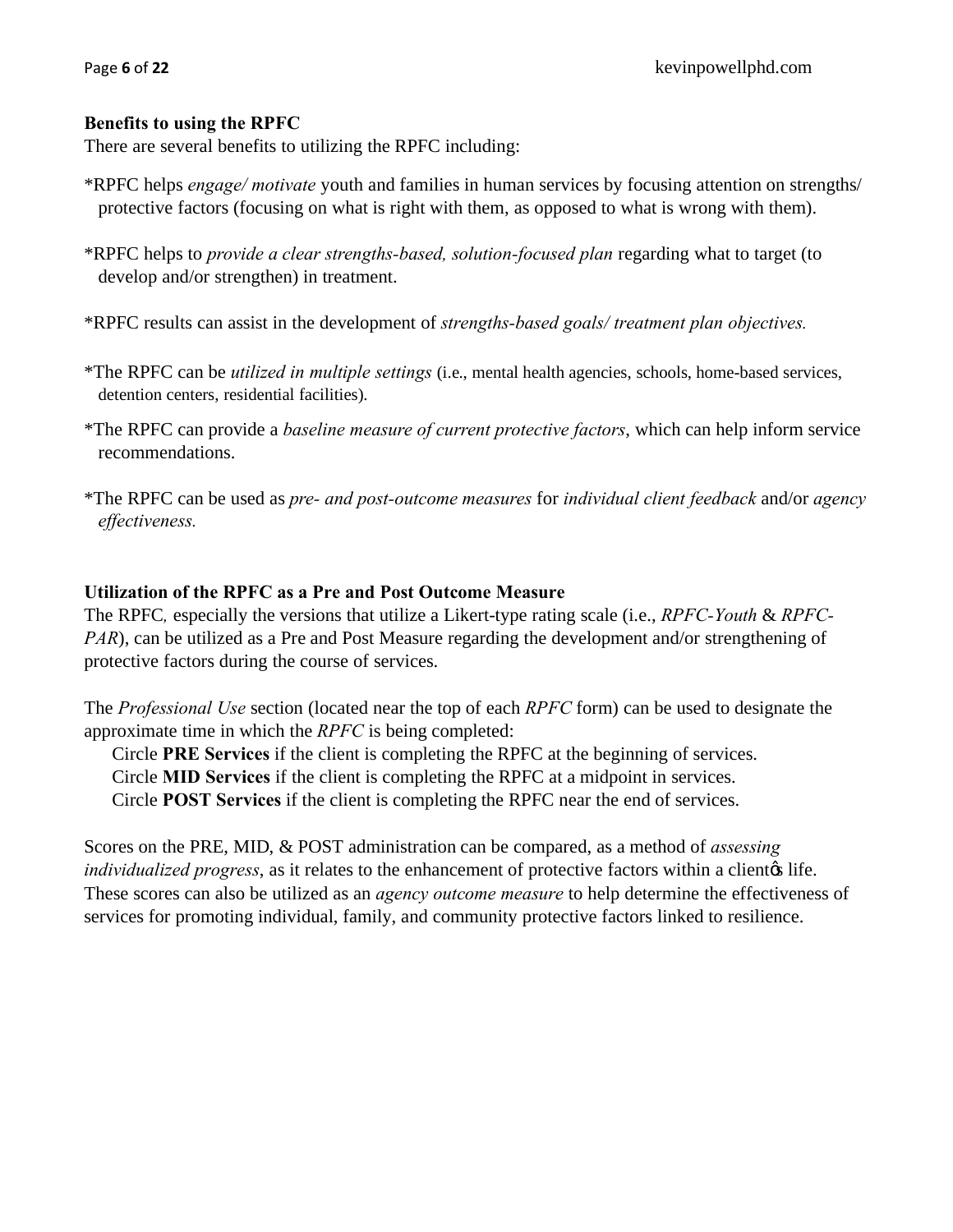# **Section 2: ADMINISTRATION & SCORING**

## **Age & Life Role Requirements**

All ages and life roles can benefit from the RPFC, which is why there are four versions:

- 1) **RPFC-CLIN** (*Clinical* version): For All Ages
- 2) **RPFC-YOUTH** (*Youth* version): For Youth, 12-20 years old
- 3) **RPFC-PAR** (*Parent/ Caregiver* version): For Parents/ Caregivers, 18 years or older
- 4) **RPFC-COLLEGE RSCH** (*College Research* version): For Adults, 18 years or older (and some younger-aged college students)

## **Reading Level Requirements**

The RPFC is written with user-friendly language with limited psychological jargon. Based on the Text Readability Consensus Calculator (readabilityformulas.com), which uses a combination of seven popular readability formulas, the RPFC text requires participants to have a *Sixth Grade Reading Level.*

## **Administering the RPFC**

Prior to administering the RPFC, *ensure that participants read the instructions at the top of the page*. The instructions ask participants to rate how true each statement is as it relates to their life (or the life of their child). The instructions also remind participants that there are no right or wrong answers, just what is true as it relates to their life.

## **Hand Scoring Instructions for the RPFC**

The *RPFC-Clin* utilizes a checklist response format. The *RPFC-Youth*, *RPFC-Par*, *& RPFC-College Rsch* utilize a 4-point Likert-type rating scale.

*Scoring for the RPFC-Clin:* The *RPFC-Clin* utilizes a checklist response format that is used as a clinical guide for clients and their providers. It is not quantitatively scored.

Suggested ways to utilize the RPFC-CLIN:

- 1) Mark an **T** (True) next to the -protective factors othat are *most true in your life*
- 2) Mark an **I** (Important) next to the -protective factorsøy ou believe are *most important* to further work on to better your life
- 3) Transfer the results from the RPFC versions that use a 4-point Likert-type rating scale (**1-4** scores) and discuss the results

*Scoring for the RPFC-Youth, RPFC-Par, & RPFC-College Rsch:* These three versions of the RPFC utilize a 4-point Likert-type scale in which participants select one of four responses as it relates to their life. Responses are scored as follows:

Not True  $= 1$  Sometimes True  $= 2$  Often True  $= 3$  Almost Always True  $= 4$ 

Refer to the *RPFC-Scoring Key* **(Appendix E)** for additional information about hand scoring Also, additional details about the scoring for each RPFC version can be found in **Section 4.**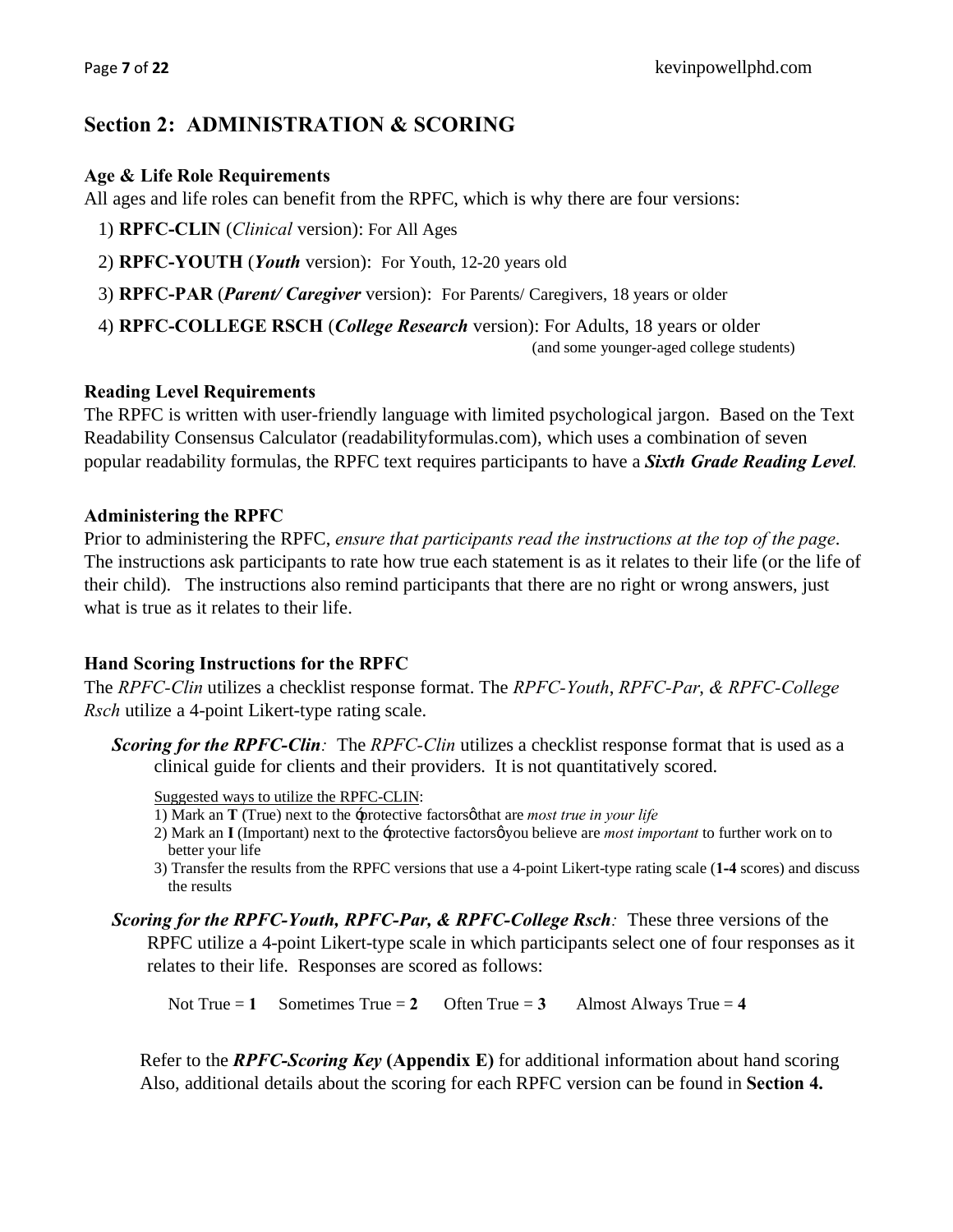## **Possible Discussion Topics Regarding RPFC Results**

The results of RPFC should be shared and discussed with individuals who complete it (except for research subjects who complete the RPFC anonymously). Possible topics to discuss and collaborate on include:

1) Which Protective Factors (individual, family, & community) are ALREADY PRESENT/ COMMON in your current life [those items you rated as *Often True* (3) or *Almost Always True* (4) in your life]?

Are these COMMON PFs helpful in your life (make life easier/ happier)?

What can we do to keep these Protective Factors strong?

2) Which Protective Factors (individual, family, & community) are LESS COMMON in your current life [those items you rated as *Not True* (1) or *Sometimes True* (2) in your life]?

Which of these Less Common Protective Factors do you think are MOST IMPORTANT for helping you lead a better life (a more resilient, stable, and happy life)?

What can we do to make these Protective Factors more Common in your life?

- 3) Are any of these LESS COMMON protective factors MAKING LIFE HARD for you? What can we do to make these Protective Factors more Common in your life?
- 4) When you consider all the protective factors (listed on the *RPFC-CLIN*) i

What do you think is the MOST IMPORTANT *Individual PF* for helping you to lead a good life? What do you think is the MOST IMPORTANT *Family PF* for helping you to lead a good life? What do you think is the MOST IMPORTANT *Community PF* for helping you to lead a good life?

- 5) What are the TOP THREE PROTECTIVE FACTORS that you would like to focus on (in treatment, at home, in school)?
- 6) Let $\alpha$  Brainstorm about what STRATEGIES/ SUPPORTS/ SERVICES could help us DEVELOP and/or STRENGTHEN your most important Protective Factors.
- 7) Let $\alpha$  use your RPFC results to help us DEVELOP YOUR TREATMENT PLAN.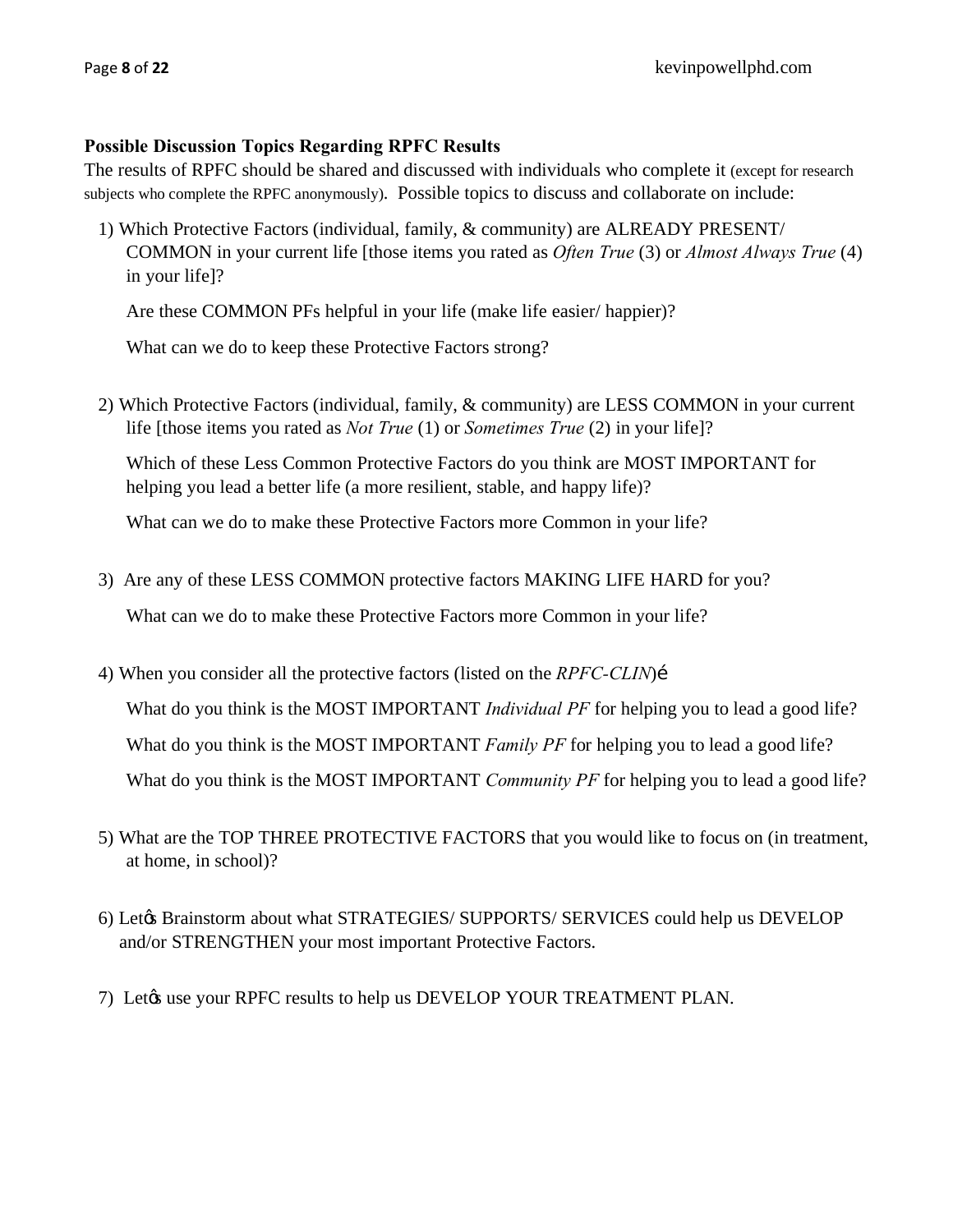# **Section 3: CONTENT DESCRIPTION OF EACH RPFC ITEM**

A list of each protective factors (PF) included in the RPFC (#1-36) can be found in Table 1. The PFs are broken down into three major categories [Individual, Family, & Community protective factors] and further organized into eleven subcategories: *Five Individual PF subcategories:* Thoughts/Values, Emotions/Affect, Self-Concept, Self-Efficacy, Attitude/ Social Attributes; *Three Family PF subcategories:* Home Life, Education Value, Parenting Style; and *Three Community PF subcategories:* Relationships, Activities/ School, Neighborhood Support/ Safety.

# **TABLE 1: List of RPFC Protective Factors**

## **INDIVIDUAL Protective Factors:**

#### **Thoughts/ Values**

- \_\_\_1. Problem-solving skills; Psychological-mindedness
- \_\_\_2. Self-regulation skills for self-control of attention, arousal, and impulses (Cognitive Regulation)
- \_\_\_3. Faith; Religion; Spirituality; Sense of meaning in life

#### **Emotions/ Affect**

- \_\_\_4. Self-regulation skills for self-control of attention, arousal, and impulses (Emotional Regulation)
- \_\_\_5. Distress tolerance
- \_\_\_\*6. Physical exercise/ movement

#### **Self-Concept**

- \_\_\_7. Positive self-perception; Self-esteem
- \_\_\_8. Talents (i.e., computer skills, writing, music, athletics, cooking)
- \_\_\_9. Posttraumatic growth; "Steeling effects"; Life adversity that enhances skills and confidence to cope with hard times

#### **Self-Efficacy**

- \_\_\_10. Self-efficacy (believe you can effect your environment- exert control over one's own motivation, behavior, and social environment); Hope; Internal Locus of Control
- \_\_\_11. Internal motivation; Being committed to putting forth effort to improve your life
- \_\_\_12. Perseverance (not giving up even when things are difficult)

#### **Attitude/ Social Attributes**

- 13. Positive outlook on life; Adaptive humor (tolerant, accepting, self-supporting) that helps manage stress & connect with others
- \_\_\_14. Adaptable personality; General appeal or Attractiveness to others

#### **FAMILY Protective Factors:**

#### **Home Life**

- \_\_\_15. Relationship with stable, prosocial family member(s)
- \_\_\_16. Safe, predictable home; Positive family climate with low conflict
- \_\_\_17. Organized, predictable home
- \_\_\_18. Home with socioeconomic advantages- Families that have enough money to pay for food, clothing, rent/mortgage,

schooling, childcare, health care, leisure activities, etc.

#### **Education Value**

- \_\_\_19. Parent/Caregiver who values education
- \_\_\_20. Parent/Caregiver involved in child's education- *Schoolwork*
- \_\_\_21. Parent/Caregiver involved in child's education- *Activities*

#### **Parenting Style**

- \_\_\_22. Authoritative (Democratic) parenting- *Provide structure & supervision*
- \_\_\_23. Authoritative (Democratic) parenting- *Regular communication/ check-ins*
- \_\_\_24. Authoritative (Democratic) parenting- *Provide fair rules/limits; age-appropriate autonomy*
- \_\_\_25. Authoritative (Democratic) parenting- *Provide rationale for limits*
- \_\_\_26. Authoritative (Democratic) parenting- *Moderate to high positive expectations*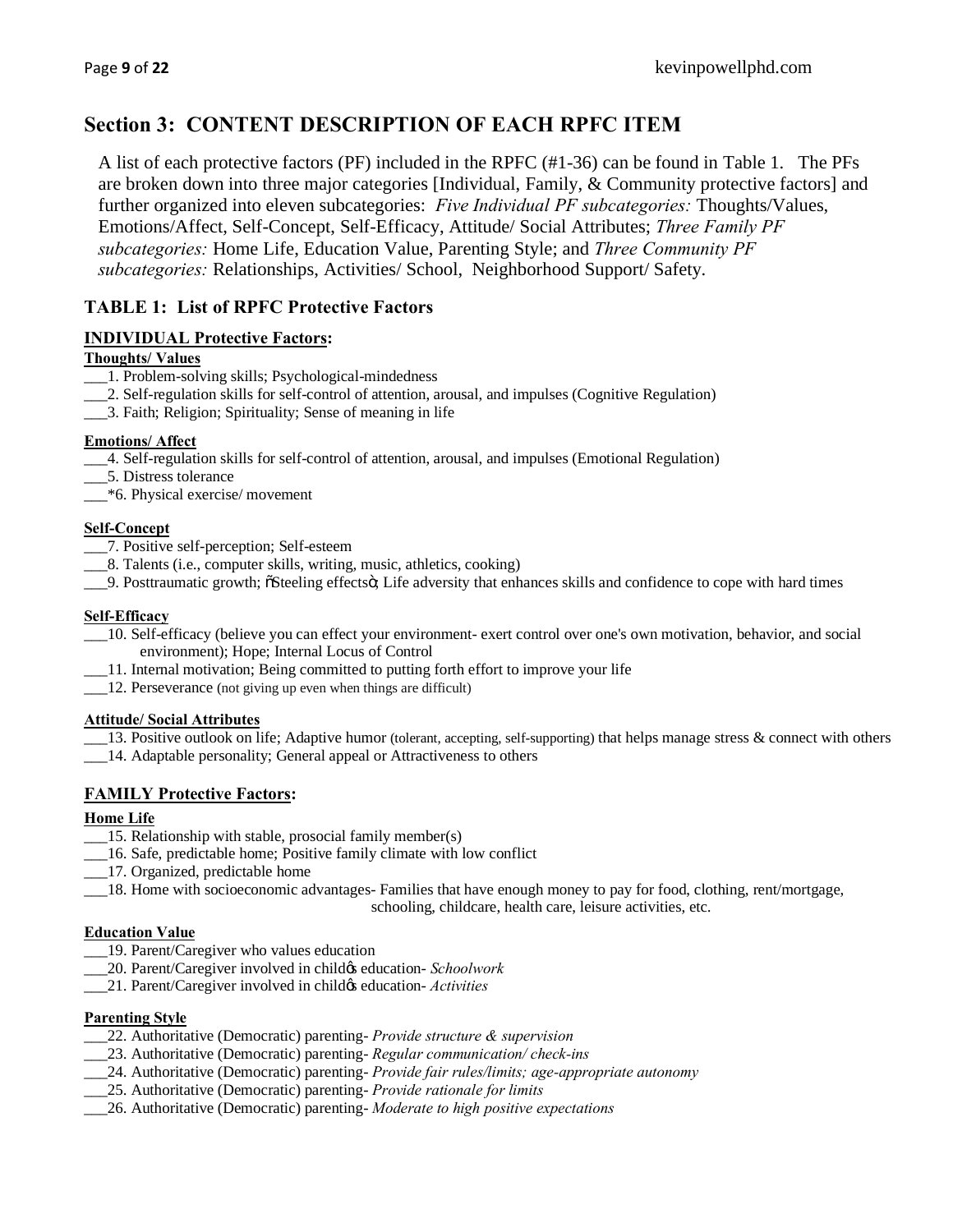#### TABLE 1: List of RPFC Protective Factors (cont.)

#### **COMMUNITY Protective Factors:**

#### **Relationships**

- \_\_\_27. Relationship with stable, prosocial adult(s) outside the family (i.e., teacher, coach, minister, family friend, counselor)
- \_\_\_28. Relationship with stable, prosocial adult(s) from similar cultural background
- \_\_\_29. Connections to prosocial, rule-abiding peers
- \_\_\_\*30. Relationship with prosocial, well-adjusted partner, boyfriend, girlfriend, spouse

#### **Activities/ School**

- \_\_\_31. Ties to prosocial activities/ organizations
- \_\_\_32. Attend a safe, prosocial, effective school- *Feel Safe*
- \_\_\_33. Attend a safe, prosocial, effective school- *Supportive Teachers*
- \_\_\_34. Attend a safe, prosocial, effective school- *Enjoy school*

#### **Neighborhood Support/ Safety**

- \_35. Neighborhood with high  $\pm$ collective efficacyø(care and support from neighbors)
- \_\_\_36. High levels of public safety- safe neighborhood
	- *Note:* Item #6 & #30 are marked with an asterisk (\*) because these items (Physical exercise/ movement & Having prosocial, well-adjusted partner) did *not* significantly load onto one of the three subscales of protection (Individual, Family or Community) in our initial study (Powell et al., 2021); however, it has been retained in the RPFC for clinical use due to empirical support in other studies and the need to further study these items with other subject pools.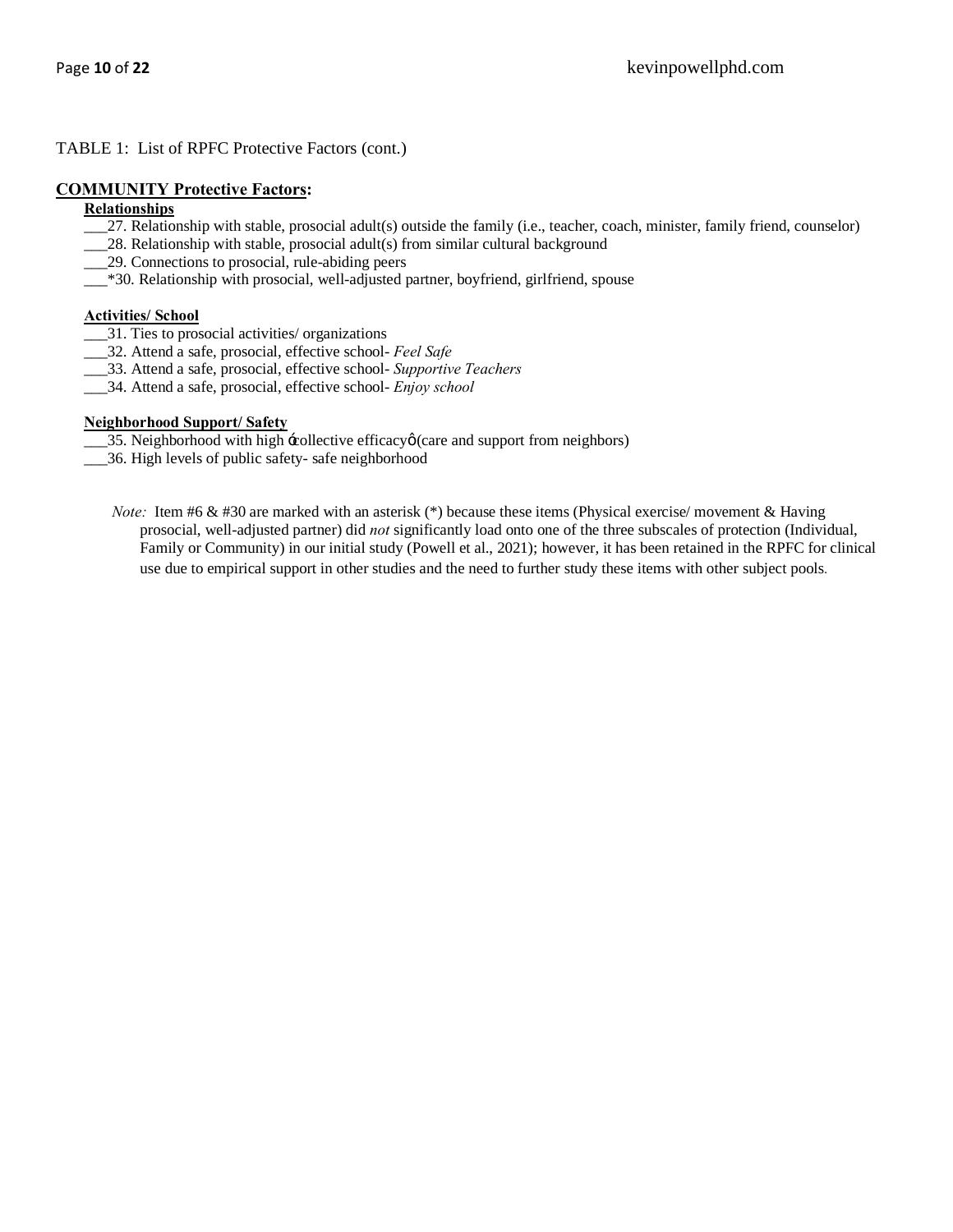# **Section 4: FOUR VERSIONS OF THE RPFC**

Everyone can benefit from learning about their protective factors and capacity to be resilient and psychologically healthy, which is why the RPFC has multiple versions available.

Four versions of the RPFC are described:

1) RPFC-CLIN (*Clinical* version)

2) RPFC-YOUTH (*Youth* version)

3) RPFC-PAR (*Parent/ Caregiver* version)

4) RPFC-COLLEGE RSCH (*College Research* version)

The main differences between the four versions of the RPFC is the *age range* and the *life role* for the participants completing the RPFC (e.g., youth vs. parent/caregiver)

Another difference is the response format being utilized. The *RPFC-Clin* uses a checklist format, while the *RPFC-Youth*, *RPFC-Par*, and *RPFC-College Rsch* use a 4-point Likert-type rating scale.

**Refer to Appendix A-D for a copy of the all the RPFC versions**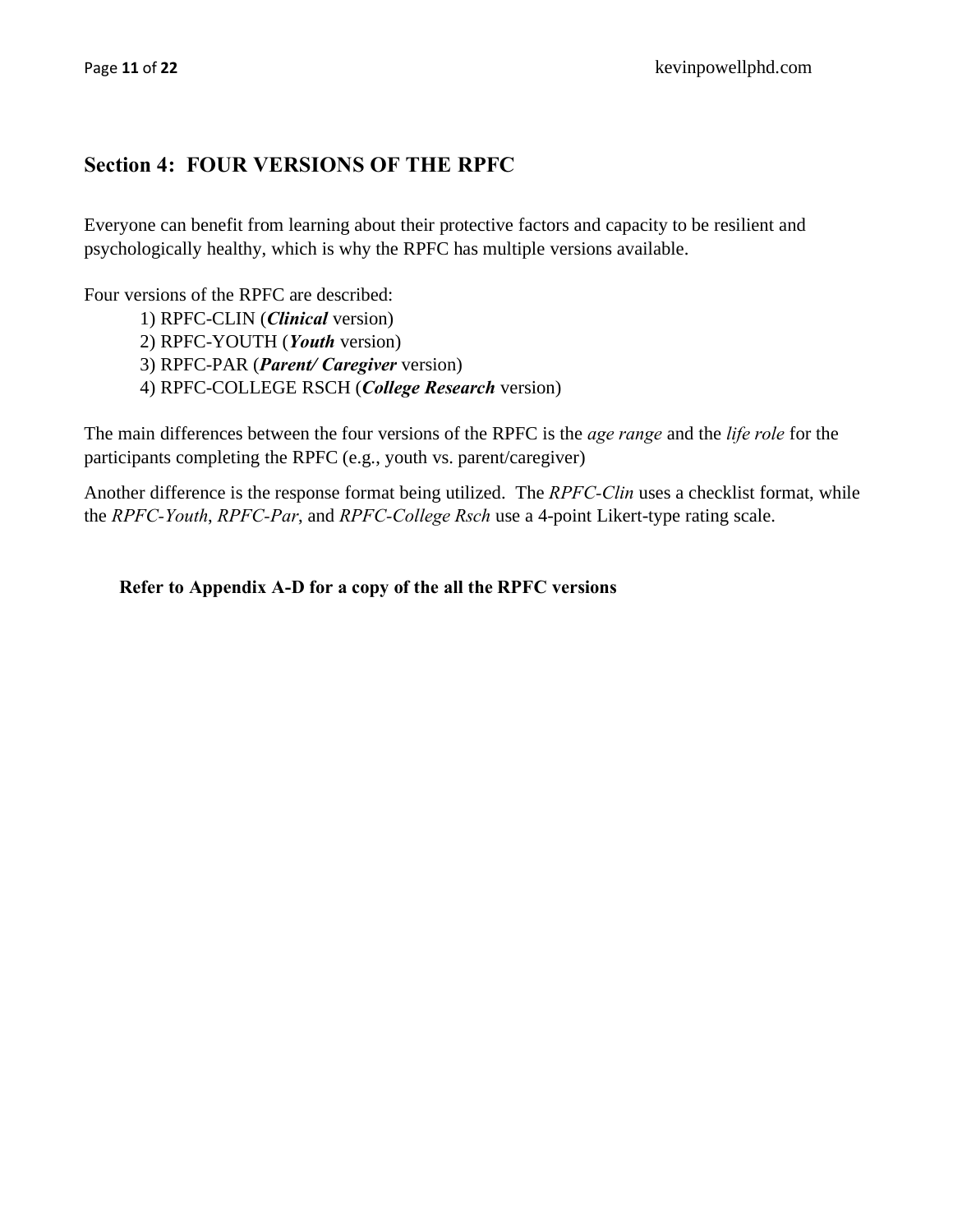# **1) RPFC-CLIN (***Clinical* **version)**

*RPFC-Clin* is a 36-item clinical tool that is designed to help facilitate open communication between youth, parents/ caregivers, and human service providers regarding the identification of protective factors linked to resilience and positive outcomes. RPFC items include individual, family and community protective factors that are also organized into eleven subcategories.

**Age Requirement:** All Ages (with the assistance of parents/caregivers and human service providers)

**Life Role Requirement:** Youth and Parents/Caregivers (and others) who want to learn more about their *Protective Factors* and *Resilience*.

## **Response Format:** Checklist

Instructions: Read each statement (protective factor) and then have discussions about how important each protective factor might be for leading a happy, successful life. *Note: The name for each Protective Factor (PF) is listed in italics.* Suggested ways to utilize the RPFC-CLIN:

1) Mark an **T** (True) next to the -protective factors othat are *most true in your life* 

- 2) Mark an **I** (Important) next to the -protective factors you believe are *most important* to further work on to better your life
- 3) Transfer the results from the RPFC versions that use a 4-point Likert-type rating scale (**1-4** scores) and discuss the results
- **Hand Scoring:** The *RPFC-Clin* utilizes a checklist response format that is used as a clinical guide for clients and their providers.

## **Specific Attributes of the** *RPFC-Clin***:**

\* The *RPFC-Clin* is a clinical tool with a simple checklist response format

\* The *RPFC-Clin* is a useful tool for helping people (youth, parents/caregivers, and their human service providers) to be well-informed about their personal protective factors and resilience. Compared to the other RPFC versions, the *RPFC-Clin* provides a more in-depth description of the construct of resilience and protective factors (refer to the grey box at the beginning of the form). In addition, listed underneath each RPFC item is the actual name of the protective factor ( $PF=$  ) being measured.

# **Refer to Appendix A for a copy of the** *RPFC-Clin*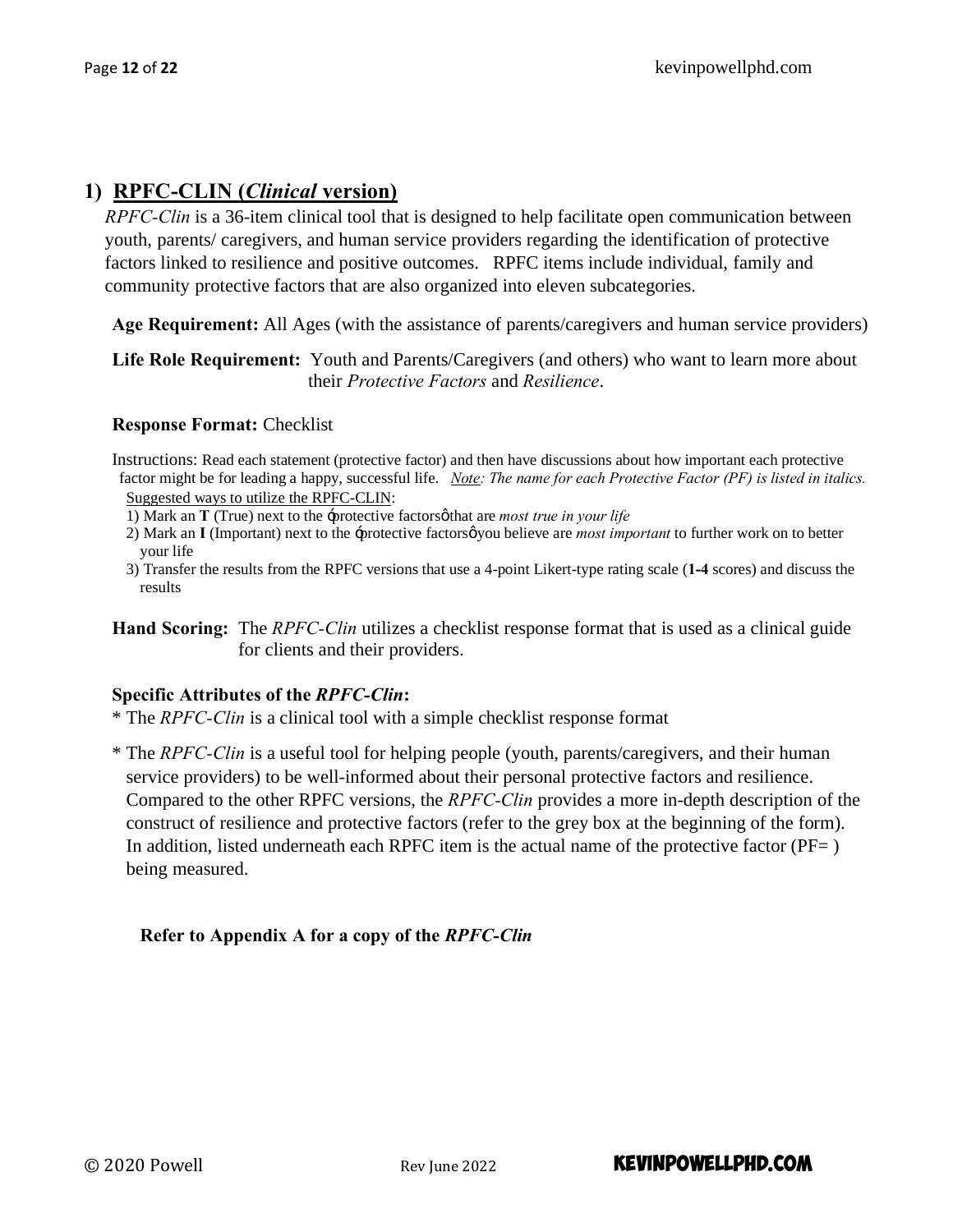# **2) RPFC-YOUTH (***Youth* **version)**

*RPFC-Youth* is a 36-item questionnaire to assist *Youth* in identifying protective factors in their life that have been linked to resilience and positive outcomes. The 36 items include individual, family and community protective factors.

**Age Requirement:** 12-20 years old (or younger if Parents/ Caregivers elect to complete the *RPFC-Youth* together with their child)

**Life Role Requirement:** Any youth interested in learning about their *Protective Factors* and *Resilience*

**Instructions for Youth:** *Read each statement below and check the box that best describes HOW TRUE IT IS IN YOUR LIFE. There are no right or wrong answers, just what is true for you.* 

| <b>Response Format:</b> 4-point Likert-type rating scale |                                    |  |                    |  |
|----------------------------------------------------------|------------------------------------|--|--------------------|--|
|                                                          | Not True Sometimes True Often True |  | Almost Always True |  |

**Scoring:** Responses are given a numeric score based on their rating:

Not True= **1** Sometimes True= **2** Often True= **3** Almost Always True= **4**

**Refer to Appendix E for a copy of** *RPFC- Scoring Key* that provides instructions on how to score the RPFC-Youth and RPFC-Par version.

## **Specific Attributes of the** *RPFC-Youth***:**

\* The *RPFC-Youth* is a useful tool for gathering information about a youth *from the youth's point of view.*

## **Refer to Appendix B for a copy of the** *RPFC-Youth*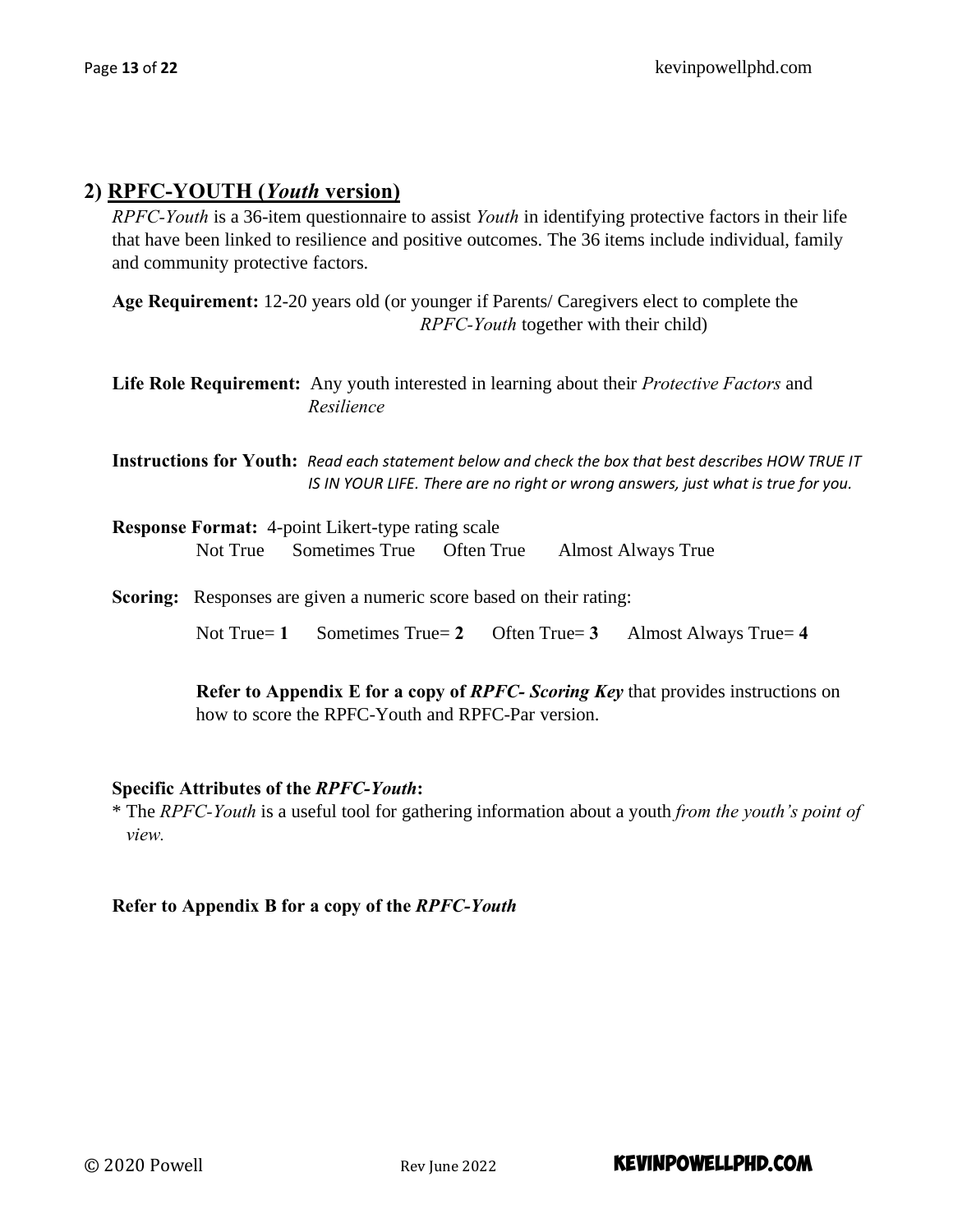# **3) RPFC-PAR (***Parent/ Caregiver* **version)**

*RPFC-Par* is a 36-item questionnaire to assist *Parents/ Caregivers* in identifying protective factors (within the life of their child) that have been linked to resilience and positive outcomes. The 36 items include individual, family and community protective factors. The Family Protective Factor section requires parents/caregivers to self-report about their personal parenting style and specific conditions within their home, which can influence their child *is* resilience.

**Age Requirement:** 18 years old and up

**Life Role Requirement:** Any Parent/ Caregiver who is interested in learning about the *Protective Factors* and *Resilience* with their child and family.

**Instructions for Parent/Caregiver:** *Read each statement below and check the box that best describes HOW TRUE IT IS IN YOUR CHILD'S LIFE and/or FAMILY'S LIFE. There are no right or wrong answers, just what is true as it relates to your child and family*

| <b>Response Format:</b> 4-point Likert-type rating scale |                                    |  |                    |  |  |
|----------------------------------------------------------|------------------------------------|--|--------------------|--|--|
|                                                          | Not True Sometimes True Often True |  | Almost Always True |  |  |

**Scoring:** Responses are given a numeric score based on their rating:

Not True= **1** Sometimes True= **2** Often True= **3** Almost Always True= **4**

**Refer to Appendix E for a copy of** *RPFC- Scoring Key* that provides instructions on how to score the RPFC-Youth and RPFC-Par version.

## **Specific Attributes of the** *RPFC-Par***:**

- \*The *RPFC-Par* is a useful tool for gathering information about a youth *from the perspective of their parent/caregiver.*
- \* The *RPFC-Par* is also a helpful resource when a child/youth is unable to complete the *RPFC-Youth* version on their own due to their young age, lower reading level, and/or resistance to participate.

**Refer to Appendix C for a copy of the** *RPFC-Par*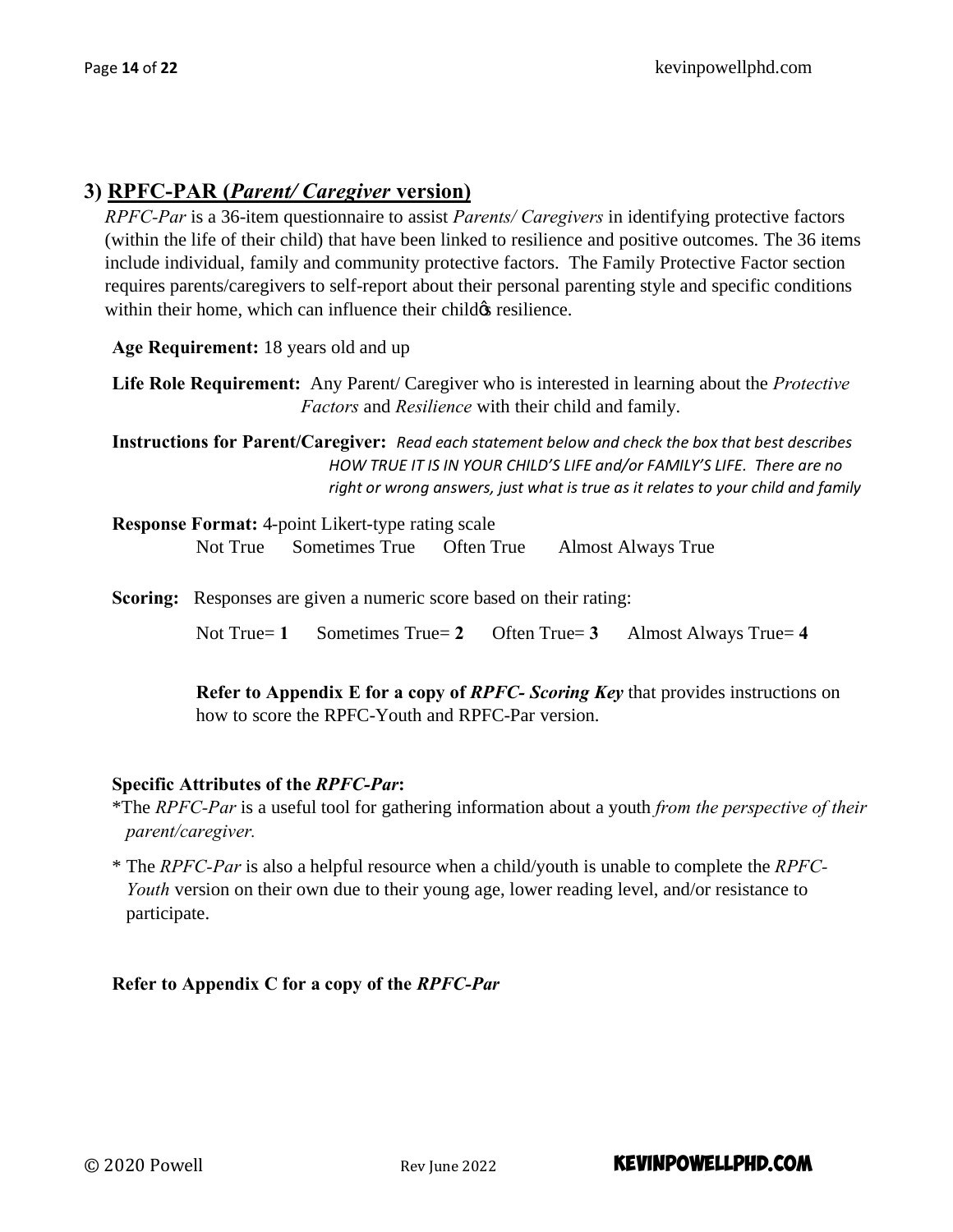# **4) RPFC-COLLEGE RSCH (***College Research* **version)**

*RPFC-College Rsch* version is currently being utilized to assist in the validation of the RPFC. This version requires adult/college age participants to rate how true each protective factor is in their current adult life and/or retrospectively rating protective factors within their family and community during their childhood years (e.g., *Growing up I lived in a neighborhood where I felt safe).*

**Refer to Appendix D for a copy of the** *RPFC-College Rsch*

# **Section 5: SUGGESTED INTERVENTIONS FOR DEVELOPING & STRENGTHENING PROTECTIVE FACTORS IDENTIFIED IN THE RPFC**

# *(Work in Progress)*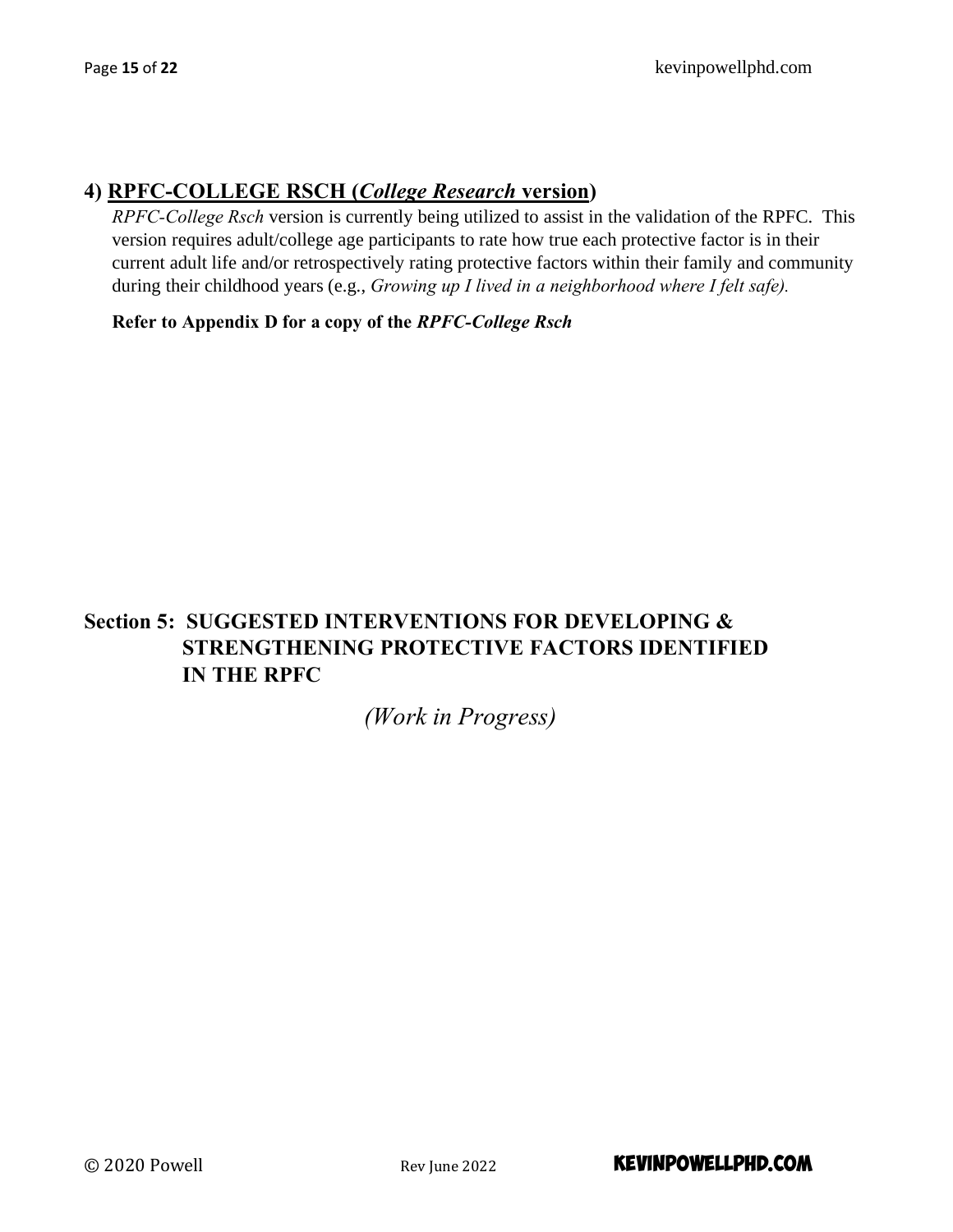#### **References**

- Ahn, S. & Fedewa, A. L. (2011). A meta-analysis of the relationship between children's physical activity and mental health. *Journal of Pediatric Psychology, 36*(4), 385-397.
- Arkfeld, P., Powell, K. M., & Conner, B. T. (2022). [Updated Confirmatory Factor Analysis on the RPFC]. Unpublished raw data
- Collier, L. (2016). Growth after Trauma. *Monitor on Psychology, 47*(10), 48-52.
- Edwards, J. K., Young, A., & Nikels, H. J. (Eds.) (2017). *Handbook of strengths-based clinical practices: Finding common factors.* Routledge.
- Emerson, D. Sharma, R., Chaudhry, S. & Turner, J. (2009). Trauma-sensitive yoga: Principles, practice, and research. *International Journal of Yoga Therapy, 19*, 123-128.
- Holtge, J., McGee, S. L., Maercker, A., & Thoma, M. V. (2018). A salutogenic perspective on adverse experiences: The curvilinear relationship of adversity and well-being. *European Journal of Health Psychology, 25*(2), 53-69.
- Karver, M. S., Handelsman, J. B., Fields, S. & Bickman, L. (2006). Meta-analysis of therapeutic relationship variables in youth and family therapy: The evidence for different relationship variables in child and adolescent treatment outcome literature. *Clinical Psychology Review, 26*, 50-65.
- Kuiper, N. A., Grimshaw, M., Leite, C., & Kirsh, G. (2004). Humor is not always the best medicine: Specific components of sense of humor and psychological well-being. *Humor: International Journal of Humor Research, 17*, 135-168.
- Masten, A. S. & Coatsworth, J. D. (1998). The development of competence in favorable and unfavorable environments: Lessons from research on successful children*. American Psychologist, 53(*2), 205-220.
- Masten, A.S., Cutuli, J. J., Herbers, J. E, & Reed, M.G. J. (2009). Resilience in Development. In C.R. Snyder & S.J. Lopez (Eds.), *Oxford handbook of positive psychology* (2nd ed.) (pp. 117-131). New York: Oxford University Press.
- Masten, A. S. & Reed, M.G. J. (2002). Resilience in development. In C.R. Snyder & S.J. Lopez (Eds.), *The handbook of positive psychology* (pp. 74-88). New York: Oxford University Press.
- Meyerson, D. A., Grant, K. E., Smith-Carter, J., & Kilmer, R. P. (2011). Posttraumatic growth among children and adolescents: A systematic review. *Clinical Psychology Review, 31,* 949-964.
- Miller, W. R., and Rollnick, S. (2002) (2nd ed.). *Motivational interviewing: Preparing people for change.* New York: Guilford Press
- Nyklicek, I, Majoor, D., and Schalken, P. (2010). Psychological mindedness and symptom reduction after psychotherapy in heterogeneous psychiatric sample. *Comprehensive Psychiatry,* 51, 492-496.
- Otto, M. W. & Smits, J. A. J. (2011). *Exercise for mood and anxiety: Proven strategies for overcoming depression and enhancing well-being.* New York: Oxford University Press
- Powell, K. M. (2015). *A Strengths-Based Approach for Intervention with At-Risk Youth.* Champaign, IL: Research Press.
- Powell, K. M. (2017). Engaging adolescents and families: In S. Righthand & W. Murphy (Eds.), *The safer society handbook of assessment and treatment of adolescents who have sexually offended (pp. 215-250).* Brandon, VT: Safer Society Press.
- Powell, K. M., Rahm-Knigge, R L. & Conner, B. T. (2021). Resilience Protective Factors Checklist (RPFC): Buffering Childhood Adversity and Promoting Positive Outcomes. *Psychological Reports, 124*(4), 1437-1461 [doi.org/10.1177/0033294120950288](https://doi.org/10.1177%2F0033294120950288)
- Roxas, A. S. & Glenwick, D. S. (2014). The relationship of psychological mindedness and general coping to psychological adjustment and distress in highschool adolescents. *Individual Differences Research, 12*(2), 38-49.
- Seery, M. D., Leo, R. J., Lupien, S. P., Kondrak, C. L., & Almonte, J. L. (2013). An upside to adversity? Moderate cumulative lifetime adversity is associated with resilient responses in the face of controlled stressors. *Psychological Science, 24*(7), 1181-1189.
- Walters, S. T., Clark, M. D., Gingerich, R. and Meltzer, M. L. (June, 2007). *Motivating offenders to change: A guide for probation and parole.* US Dept of Justice National Institute of Corrections.
- Weir, K. (2011). The exercise effect. *APA Monitor on Psychology, 42*(11), 48-52.
- Windle, G. (2011). What is resilience? A review and concept analysis. *Reviews in Clinical Gerontology, 21*, 1526169.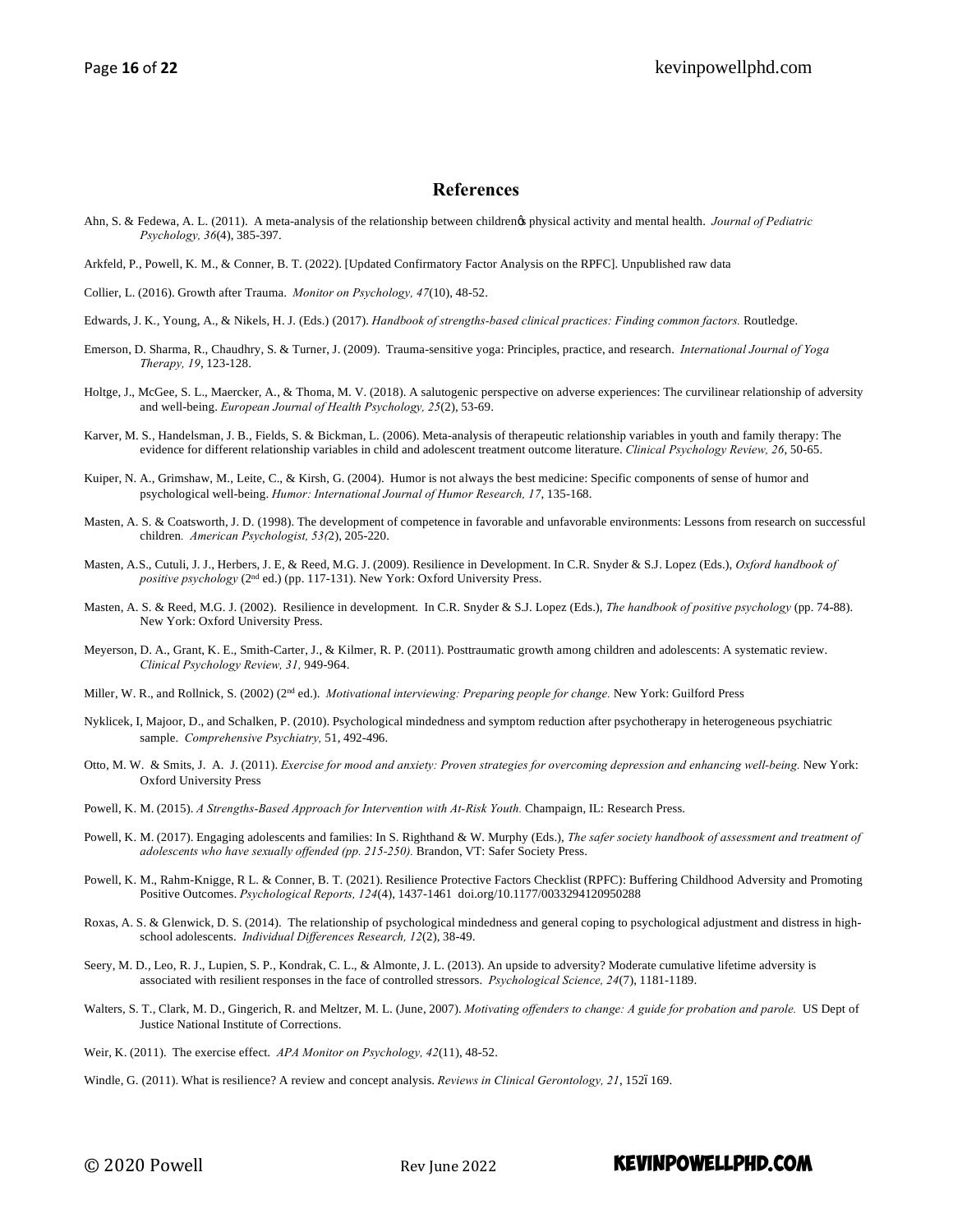# **APPENDIX A**

# **RPFC-CLIN (***Clinical* **version)**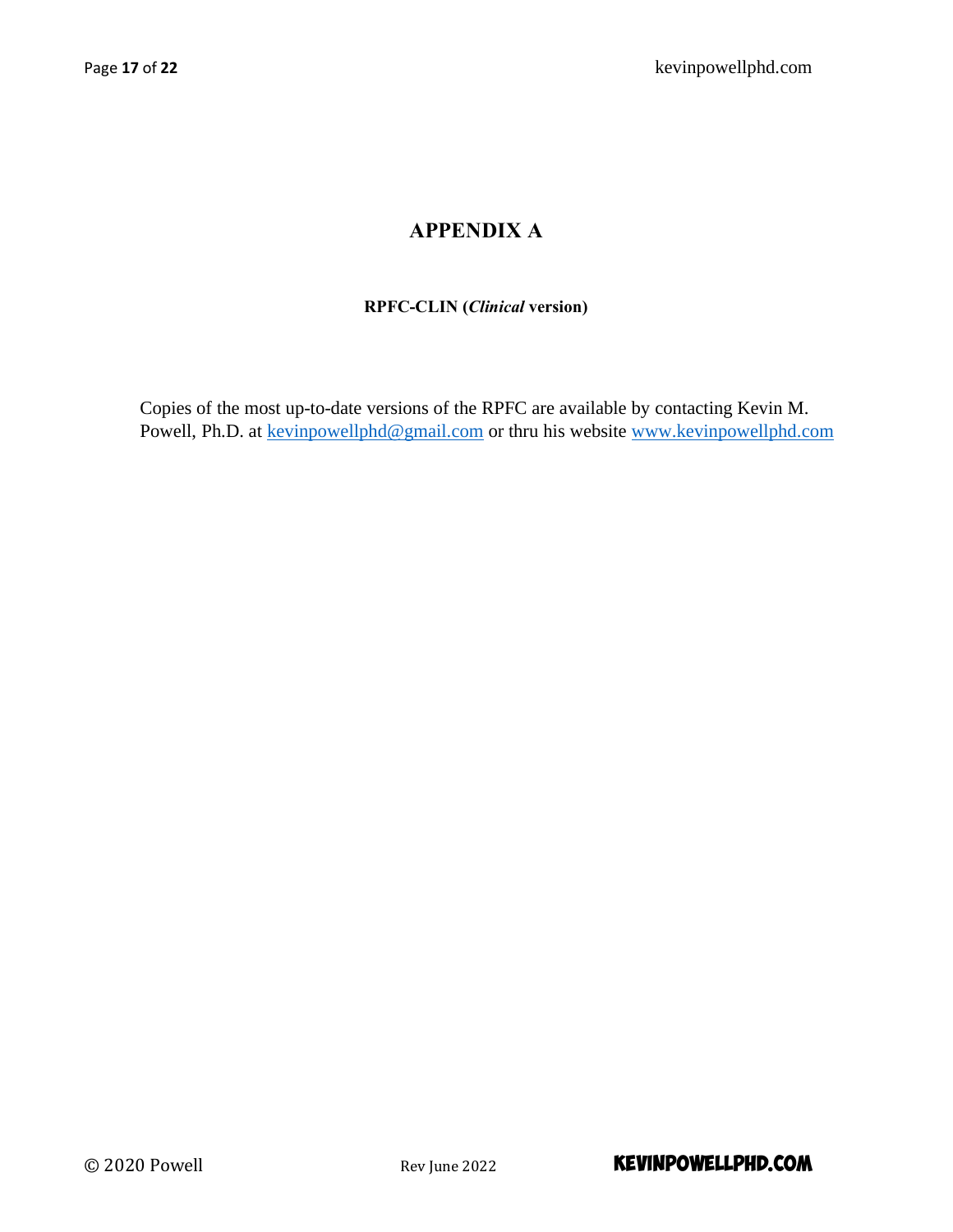# **APPENDIX B**

# **RPFC-YOUTH (***Youth* **version)**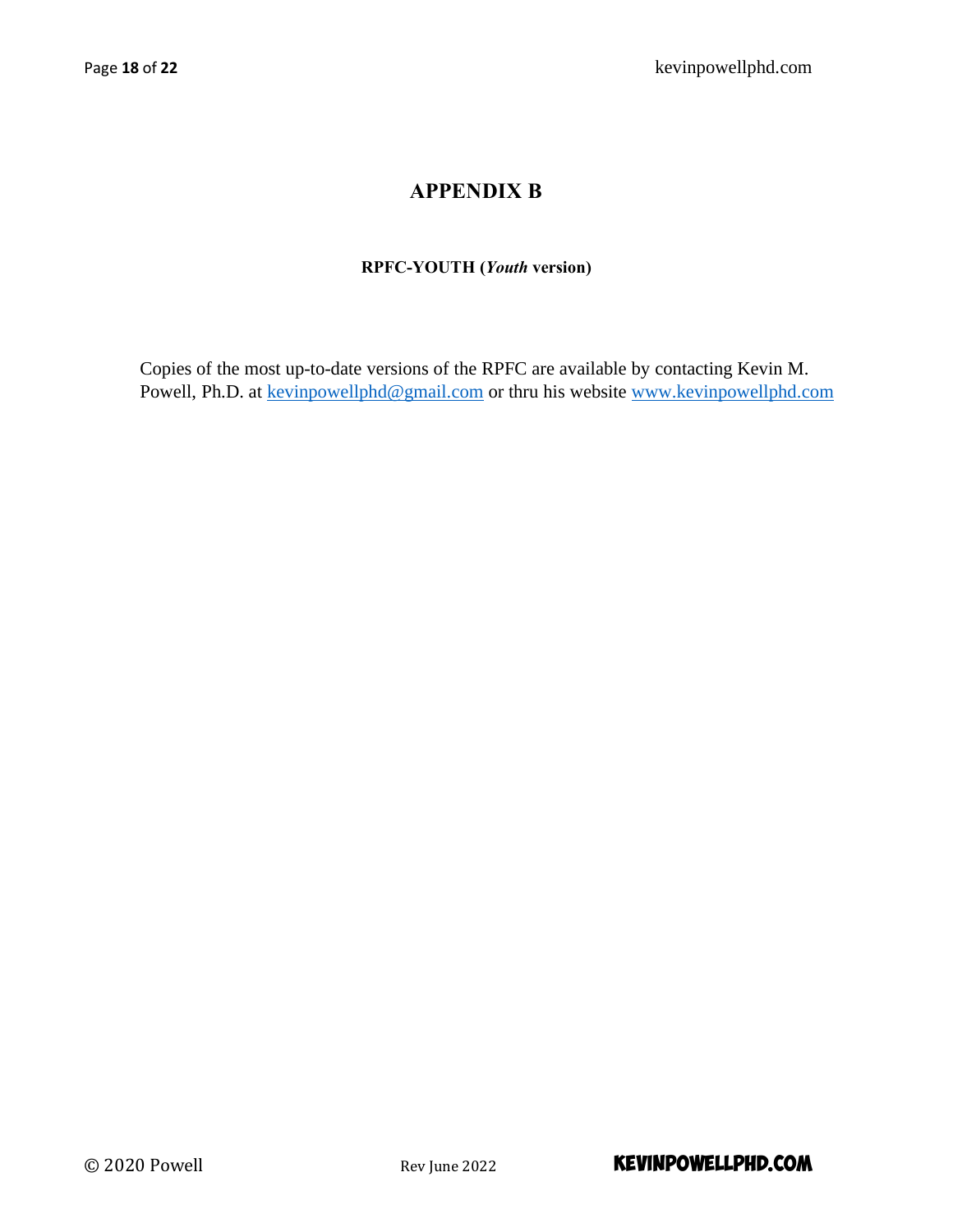# **APPENDIX C**

# **RPFC-PAR (***Parent/Caregiver* **version)**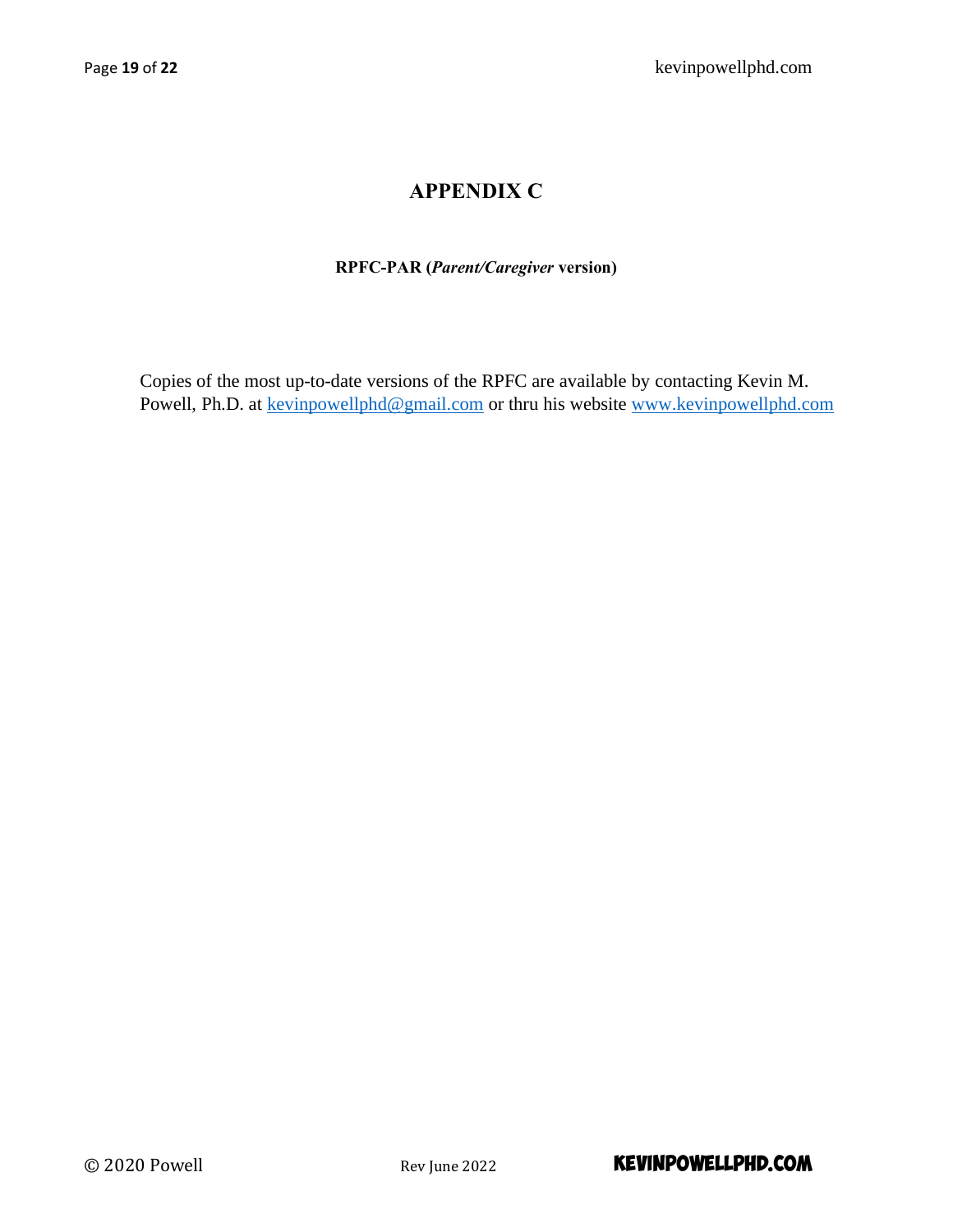# **APPENDIX D**

# **RPFC-COLLEGE RSCH (***College Research* **version)**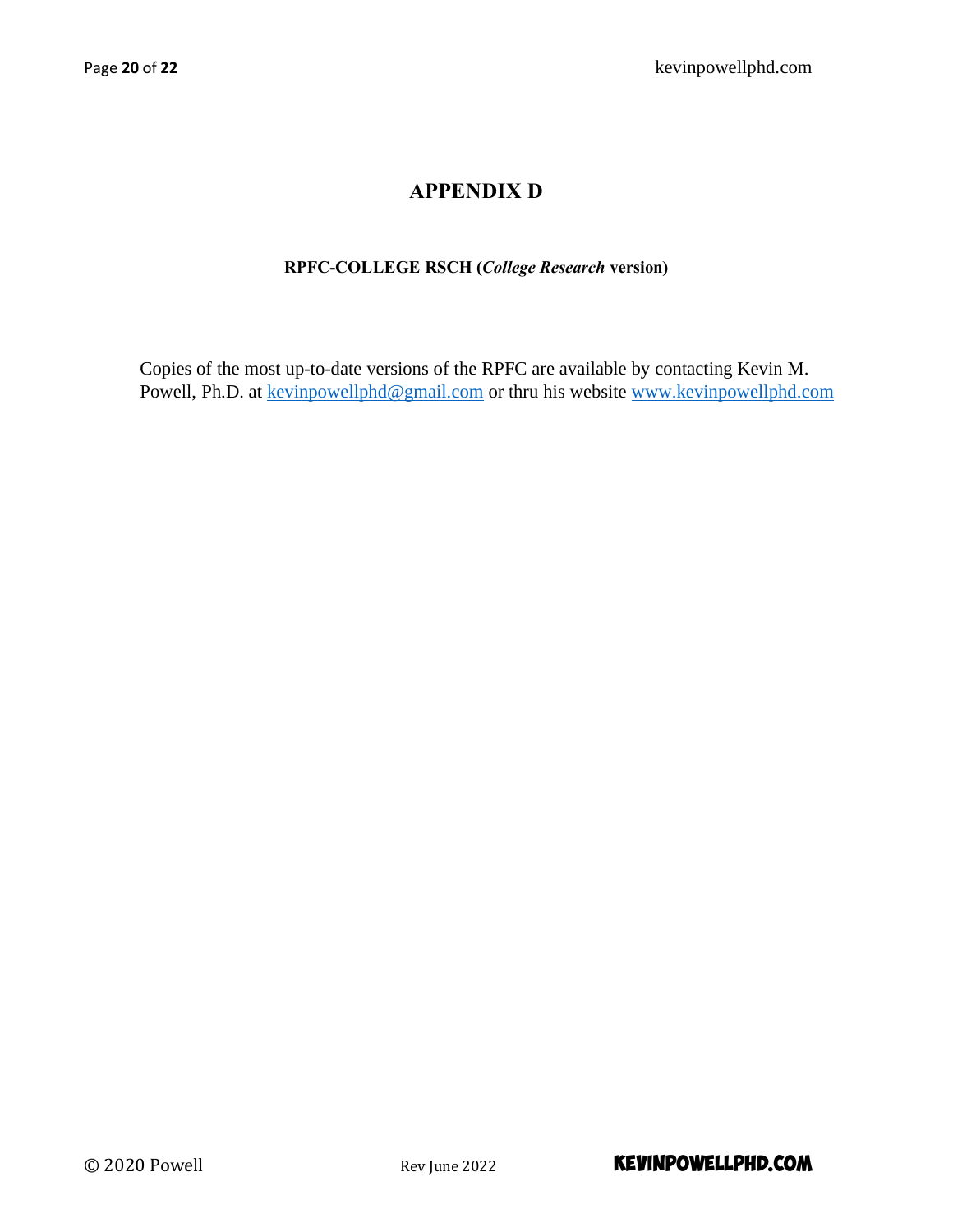# **APPENDIX E**

# **RPFC-SCORING KEY** *(Hand Scoring Info & Protective Factor list)*